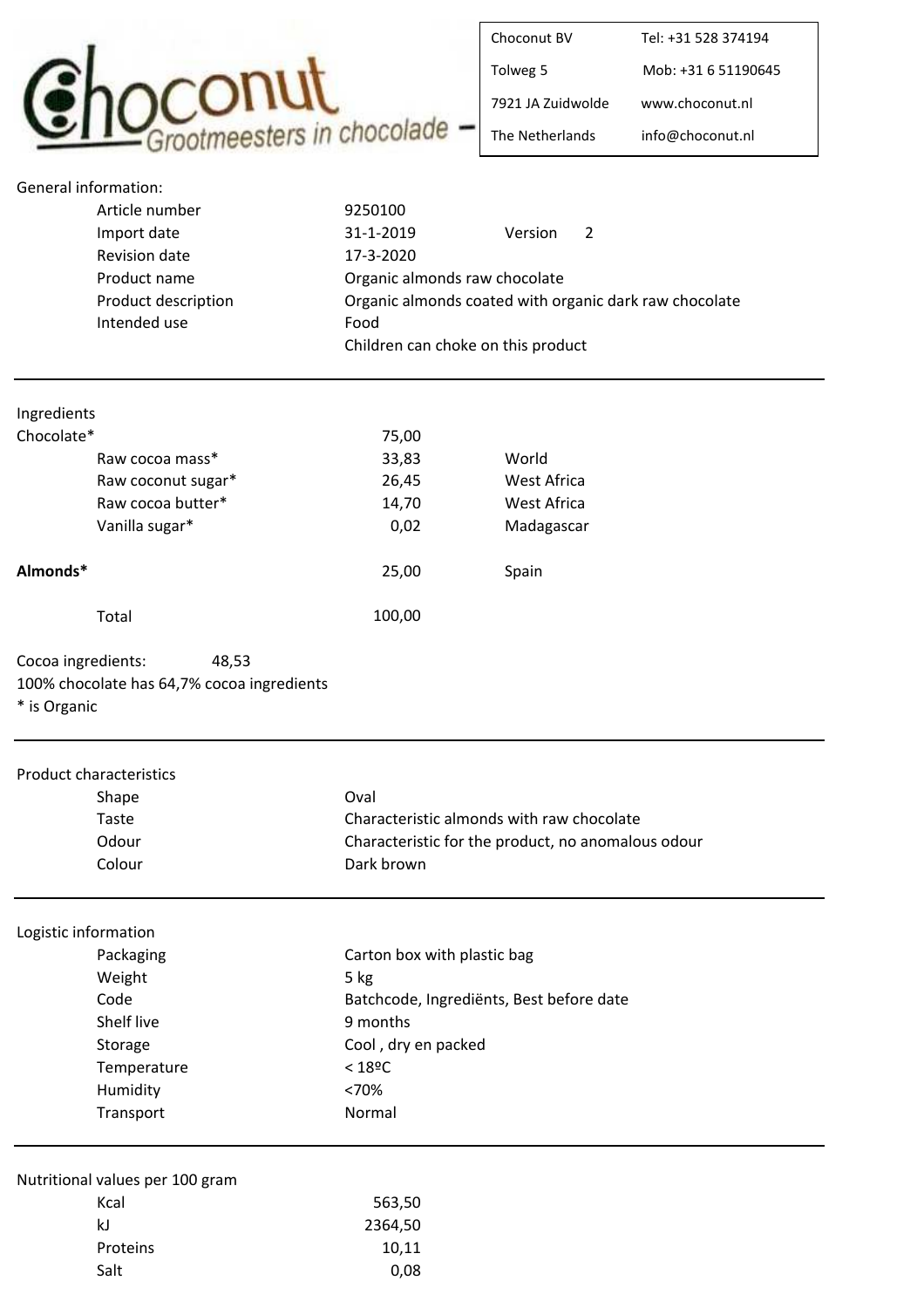| Fibre            | 20,10 |
|------------------|-------|
| Carbohydrates    | 25,80 |
| Sugar            | 22,65 |
| Fats             | 46,08 |
| Saturated        | 21,89 |
| Mono-unsaturated | 18,62 |
| Poly-unsaturated | 4,42  |
| Transfat         | 0.00  |
|                  |       |

| Total plate count                          |                               | 10000          | <b>ISO 4833</b> |  |
|--------------------------------------------|-------------------------------|----------------|-----------------|--|
| <b>Moulds</b>                              |                               | 10000          | ISO 7954        |  |
| Yeasts                                     |                               | 10000          | ISO7954         |  |
| Salmonella                                 |                               | $0/25$ gr      | ISO 6579        |  |
| Enterobacteriaceae                         |                               | $\mathbf 0$    | ISO 21528-2     |  |
|                                            | Coliforms                     | 10             | <b>ISO 4832</b> |  |
|                                            | E-colie                       | 100            | ISO 16649-2     |  |
|                                            | Staphylococcus aureus         |                |                 |  |
|                                            | <b>Bacillus cereus</b>        |                |                 |  |
|                                            | Aflatoxine B1 in ppb          | $2$            |                 |  |
|                                            | Aflotoxine B1+B2+G1+G2 in ppb | $\leq 4$       |                 |  |
|                                            | Ochratoxine A in ppb          |                |                 |  |
|                                            | Chemical and physical values  |                |                 |  |
|                                            | Moisture max                  | 6,00           |                 |  |
| Sulfite                                    |                               | Absent         |                 |  |
| Peroxide in meq/kg fat<br>Damaged products |                               |                |                 |  |
|                                            |                               | < 2%           |                 |  |
| Pesticides                                 |                               | < EU-standaard |                 |  |
|                                            | Heavy metals                  | < EU-standaard |                 |  |
| Food information:                          |                               |                |                 |  |
| Metal detection                            |                               | Yes            |                 |  |
| <b>GMO</b>                                 |                               | GMO free       |                 |  |
|                                            | Ionisation                    | No             |                 |  |
|                                            | Halal                         | No             |                 |  |
| Kosher                                     |                               | <b>No</b>      |                 |  |
|                                            | Organic                       | Yes            |                 |  |
|                                            | Vegetarian                    | Yes            |                 |  |
|                                            | Vegans                        | No             |                 |  |

## Allergen information ( + present, - absent, ? May contain traces )

| Milk protein  |                          | <b>Nuts</b> | $\ddot{}$ |
|---------------|--------------------------|-------------|-----------|
| Lactose       | 7                        | Nut oil     | $\ddot{}$ |
| Eggs          |                          | Peanuts     |           |
| Soya-protein  |                          | Peanut oil  |           |
| Soya-lecithin | $\overline{\phantom{0}}$ | Sacharose   |           |
| Gluten        | ?                        | Honey       |           |
| Wheat         | ?                        | Sesame      |           |
| Rye           |                          | Sesame oil  |           |
| <b>Beef</b>   |                          | Glutaminate |           |
| Pork          |                          | Sulfite     |           |